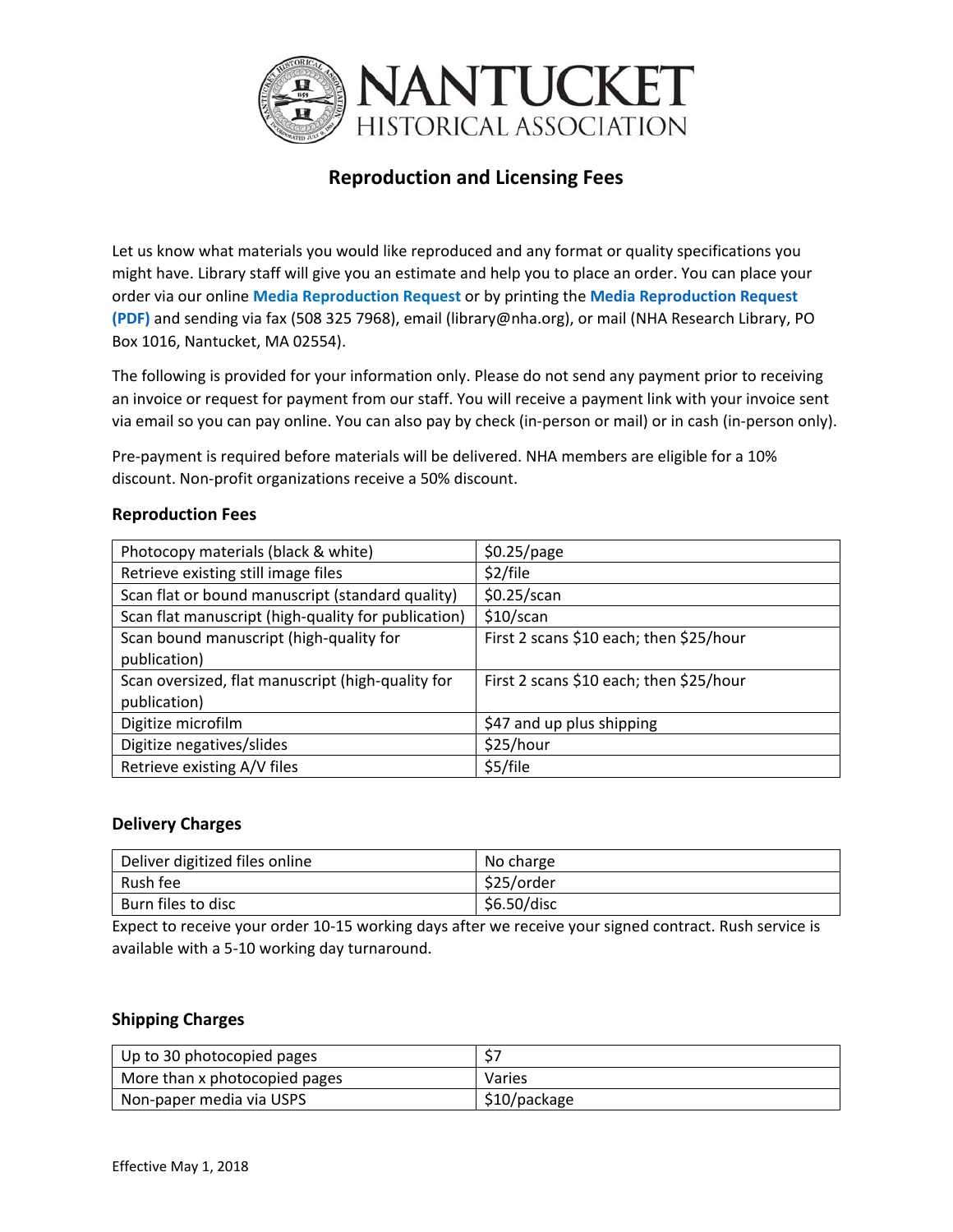

### **Licensing Fees**

Please note that use of images available in the NHA collections catalog on social media platforms is exempt from the formal licensing process as long as the following credit line is used:

## **Photo by [Name of Photographer (if known)], courtesy of the Nantucket Historical Association, [Image Number].**

*Books* – includes both print and e‐book formats of all non‐textbook publications published by non‐profit, university, or commercial presses.

| Print Run         | Non-Profit or University Press | <b>Commercial Press</b> |
|-------------------|--------------------------------|-------------------------|
| Up to 1,000       | \$0.00                         | \$0.00                  |
| 1,001 to 5,000    | \$25.00                        | \$50.00                 |
| 5,001 to 10,000   | \$50.00                        | \$100.00                |
| 10,001 and beyond | \$100.00                       | \$200.00                |

Please contact us at *library@nha.org* for textbook and educational bundle licensing fees.

*Periodicals* – includes both print and online formats of journals, magazines, and newsletters.

| Print Run         | Non-Profit or University Press | <b>Commercial Press</b> |
|-------------------|--------------------------------|-------------------------|
| Up to 5,000       | \$0.00                         | \$25.00                 |
| 5,001 to 10,000   | \$25.00                        | \$50.00                 |
| 10,001 and beyond | \$50.00                        | \$100.00                |

*Electronic and on‐demand publications* – Includes print‐on‐demand publications and digital publications with no planned print run, whether made available at a per-unit price or free-of-charge.

| Non-Profit or University Press | Commercial Press |
|--------------------------------|------------------|
| \$25.00                        | \$50.00          |

*Advertising* – includes email marketing and print advertisements.

| Print Run or Mailing List | Non-Profit | Commercial |
|---------------------------|------------|------------|
| Up to 5,000               | S25.00     | \$50.00    |

For other forms of advertising or for larger print runs or mailing lists, please contact us at library@nha.org.

#### *Cover art*

| Print Run         | Non-Profit or University Press | <b>Commercial Press</b> |
|-------------------|--------------------------------|-------------------------|
| Up to 1,000       | \$25.00                        | \$50.00                 |
| 1,001 to 5,000    | \$50.00                        | \$100.00                |
| 5,001 to 10,000   | \$100.00                       | \$200.00                |
| 10,001 and beyond | \$150.00                       | \$300.00                |